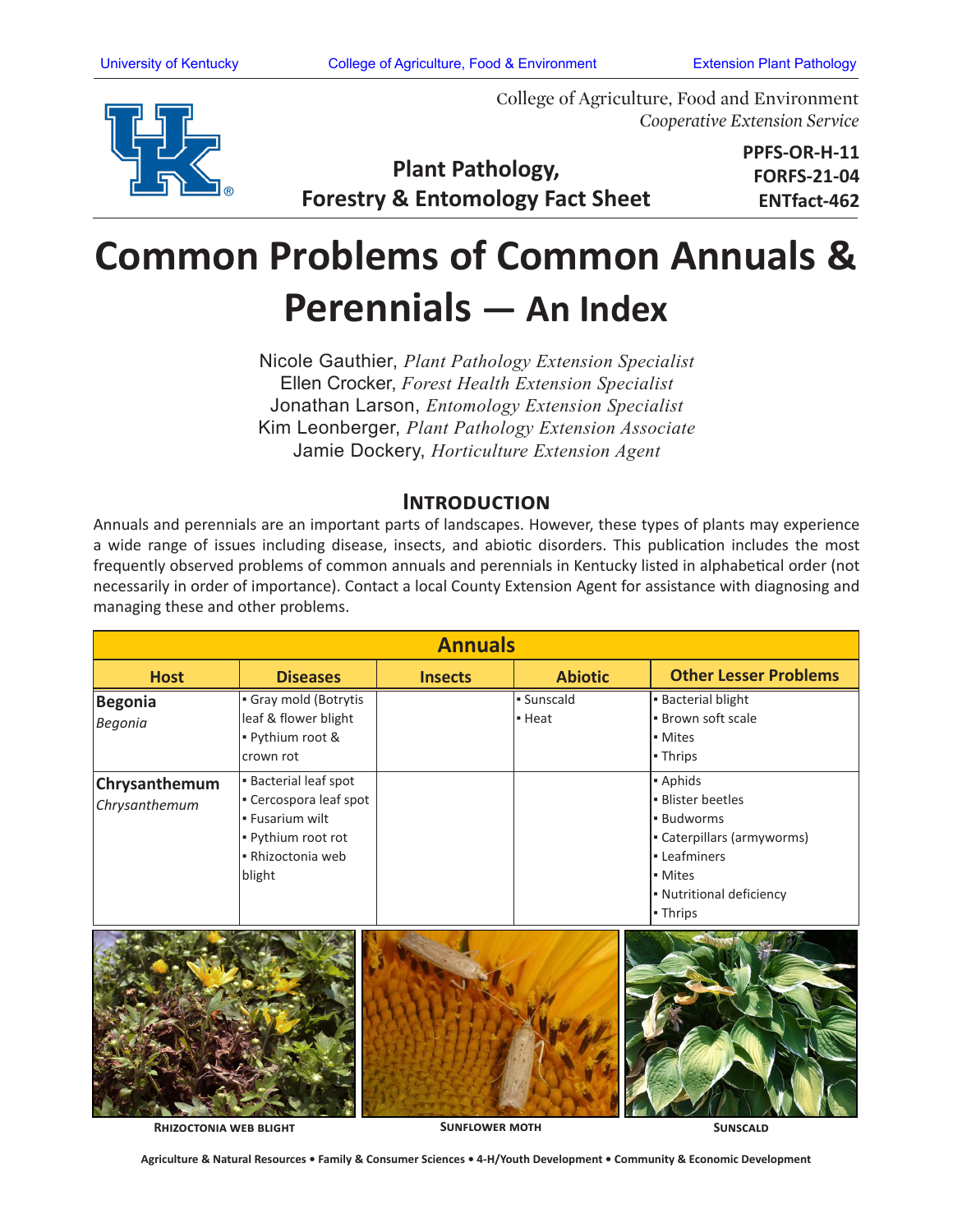| <b>Annuals</b>                                                                             |                                                                                                              |                                                                                                |                                                   |                                                                                               |  |  |  |  |
|--------------------------------------------------------------------------------------------|--------------------------------------------------------------------------------------------------------------|------------------------------------------------------------------------------------------------|---------------------------------------------------|-----------------------------------------------------------------------------------------------|--|--|--|--|
| <b>Host</b>                                                                                | <b>Diseases</b>                                                                                              | <b>Insects</b>                                                                                 | <b>Abiotic</b>                                    | <b>Other Lesser Problems</b>                                                                  |  |  |  |  |
| <b>Coleus</b><br>Coleus                                                                    | - Pythium root rot                                                                                           |                                                                                                | · Sunscald                                        | · Mealybugs<br>- Rhizoctonia crown rot                                                        |  |  |  |  |
| Geranium<br>Pelargonium                                                                    | <b>Bacterial blight</b><br>Gray mold (Botrytis<br>flower blight)<br>- Pythium root &<br>crown rot (blackleg) | Geranium budworm                                                                               | - Sun/heat                                        | - Aphids<br><b>Bacterial spot</b><br>- Harlequin bug<br>• Mites                               |  |  |  |  |
| <b>Impatiens</b><br><b>Impatiens</b>                                                       | · Impatiens downy<br>mildew                                                                                  |                                                                                                | · Sunscald                                        | - Aphids<br>• Mites<br>· Spotted cucumber beetle<br>• Virus (INSV)<br>· Whiteflies            |  |  |  |  |
| <b>New Guinea</b><br>impatiens<br>Impatiens hawker                                         | · Pythium root &<br>crown rot                                                                                |                                                                                                |                                                   | • Viruses (INSV, TSWV)                                                                        |  |  |  |  |
| <b>Pansy</b><br>Viola                                                                      | • Black root rot<br>· Pythium root &<br>crown rot                                                            |                                                                                                | • Heat                                            | - Aphid<br>• Mites<br>• Slugs                                                                 |  |  |  |  |
| <b>Periwinkle</b><br>(Madagascar),<br><b>Annual vinca</b><br>Catharanthus roseus,<br>Vinca | - Pythium root rot                                                                                           |                                                                                                | · Wet feet<br>· Insufficient<br>sunlight          | - Aphids<br>· Brown soft scale<br>- Earwigs<br>- Rhizoctonia root & stem rot<br>• Thrips      |  |  |  |  |
| Petunia<br>Petunia                                                                         | Gray mold (Botrytis<br>flower blight)                                                                        | - Thrips                                                                                       | • Heat                                            | - Aphids<br>· Budworms<br>• Mites<br>Oriental beetle<br>. Pythium root & crown rot            |  |  |  |  |
| <b>Sunflower</b><br>Helianthus                                                             | · Septoria leaf spot<br>• Rust                                                                               | · Sunflower moth                                                                               |                                                   | - Aphids<br>• Carrot beetle<br>- Lacebugs<br>- Painted lady<br>· Sunflower headclipper weevil |  |  |  |  |
| Zinnia<br>Zinnia                                                                           | • Cercospora leaf spot<br>· Powdery mildew                                                                   |                                                                                                |                                                   | • Corn earworm<br>· Japanese beetle                                                           |  |  |  |  |
| <b>Potential</b><br>problems that can<br>affect all annual<br>species                      | · Pythium root &<br>crown rot                                                                                | - Aphids<br>Cyclamen mites<br>· Japanese beetles<br>- Leafminers<br>· Spider mites<br>- Thrips | • Water stress<br>(container-grown)<br>· Wet feet | · Southern blight<br>- Virus<br>· White mold (Sclerotinia)                                    |  |  |  |  |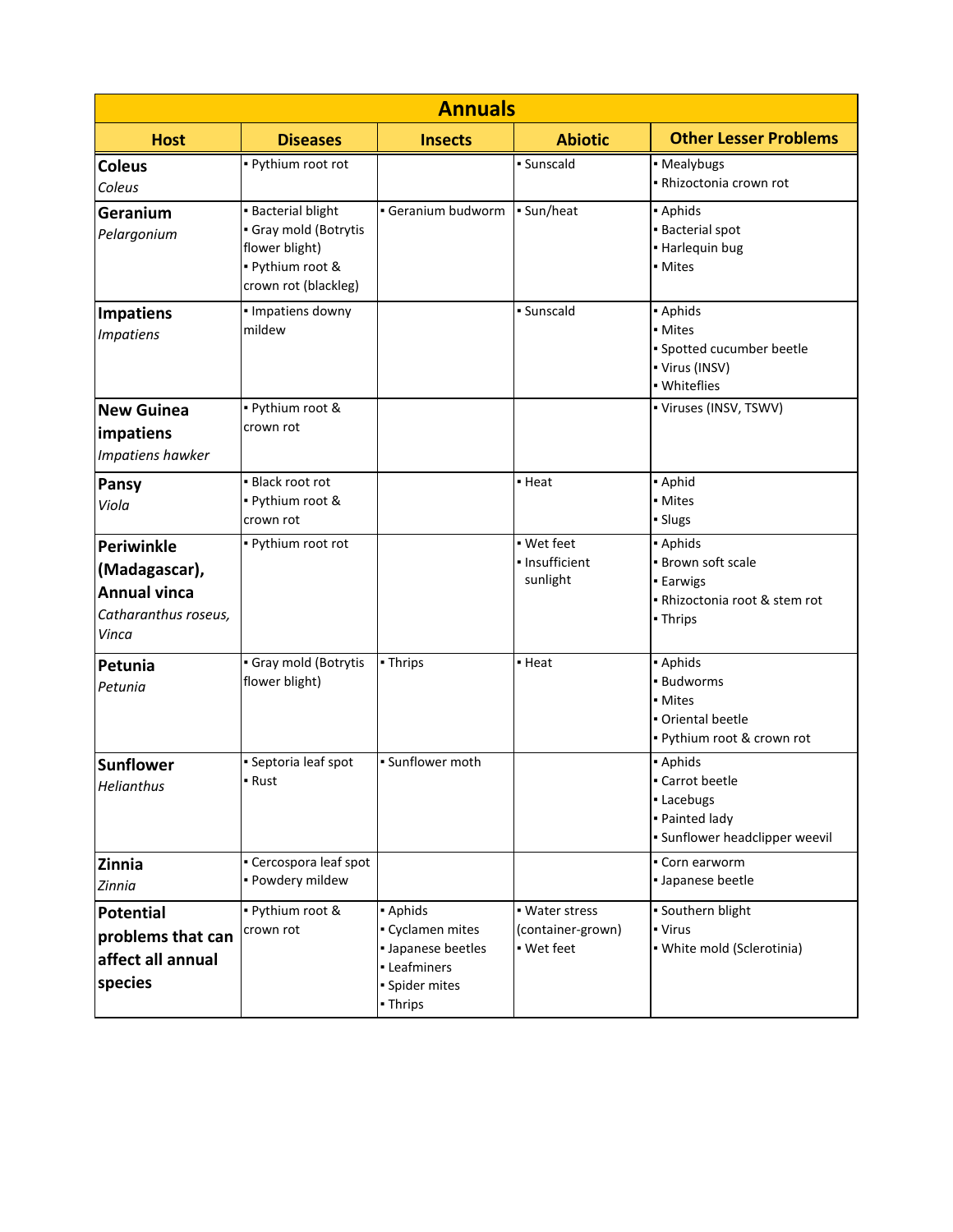| <b>Perennials</b>                                                        |                                                                                                                                       |                                            |                          |                                                                                                                                                                             |  |  |  |  |
|--------------------------------------------------------------------------|---------------------------------------------------------------------------------------------------------------------------------------|--------------------------------------------|--------------------------|-----------------------------------------------------------------------------------------------------------------------------------------------------------------------------|--|--|--|--|
| <b>Host</b>                                                              | <b>Diseases</b>                                                                                                                       | <b>Insects</b>                             | <b>Abiotic</b>           | <b>Other Lesser Problems</b>                                                                                                                                                |  |  |  |  |
| <b>Coneflower</b><br>Echinacea                                           | - Aster yellows<br>• Cercospora leaf<br>spot<br>Gray mold (Botrytis<br>leaf & stem rot)                                               | • Tarnished plant<br>bug                   |                          | · Fuller rose beetle (weevil)<br>. Pythium root & crown rot<br>• Septoria leaf spot<br>· Spittle bugs<br>· Sunflower moth<br>• White mold (timber rot)<br>· Whiteflies      |  |  |  |  |
| <b>Coral bells</b><br>Heuchera                                           | <b>Bacterial leaf spot</b><br>· Foliar nematodes<br>Gray mold (Botrytis<br>flower blight)                                             |                                            | · Sunscald               | · Anthracnose (Colletotrichum<br>leaf spot)<br>- Root weevils                                                                                                               |  |  |  |  |
| <b>Daylily</b><br>Hemerocallis                                           | · Anthracnose<br>(Colletotrichum leaf<br>spot)<br>. Daylily leaf streak                                                               | . Daylily leaf miner                       | · Sunscald               | . Daylily aphids<br>- Daylily rust<br>· Japanese beetles<br>- Thrips                                                                                                        |  |  |  |  |
| Hosta<br>Hosta                                                           | • Anthracnose<br>(Colletotrichum leaf<br>spot)<br>· Foliar nematodes                                                                  | · Slugs                                    | · Sunscald               | · Black vine beetle<br><b>- Earwigs</b><br>- Fusarium crown & root rot<br>. Phytophthora leaf blight<br>· Southern blight<br>• Viruses (HVX, INSV)                          |  |  |  |  |
| <b>Iris</b><br>Iris                                                      | <b>Bacterial root rot</b><br>· Iris leaf spot<br>• Mycosphaerella<br>leaf spot                                                        | - Iris borer                               |                          | - Thrips<br>• Whiteflies                                                                                                                                                    |  |  |  |  |
| Pachysandra<br>Pachysandra                                               | • Volutella leaf &<br>stem blight                                                                                                     |                                            | · Sunscald               | · Boxwood blight<br><b>Euonymus scale</b><br>· Spider mites                                                                                                                 |  |  |  |  |
| Peony<br>Paeonia                                                         | <b>Bacterial blight</b><br>Gray mold (Botrytis to plants)<br>flower blight & leaf<br>spot)<br>· Peony leaf blotch<br>· Powdery mildew | • Ants (not harmful                        |                          | · Black vine weevil<br>· Japanese beetle<br>· Southern blight                                                                                                               |  |  |  |  |
| <b>Rudbeckia</b><br>Rudbeckia                                            | • Septoria leaf spot                                                                                                                  | • Flea beetles<br>• Tarnished plant<br>bug |                          | • Angular leaf spot<br>· Fuller rose beetle (weevil)<br>. Pythium root & stem rot<br>- Rhizoctonia root & stem rot<br>· Southern blight<br>· Sunflower moth<br>• Whiteflies |  |  |  |  |
| <b>Potential</b><br>problems that can<br>affect all<br>perennial species | Crown rots<br>(Fusarium,<br>Rhizoctonia,<br>Sclerotium)<br>Gray mold<br>· Powdery mildew<br>· Sooty mold<br>· Southern blight         | - Thrips                                   | · Sunscald<br>• Wet feet | . Four lined plant bug<br>• Virus                                                                                                                                           |  |  |  |  |